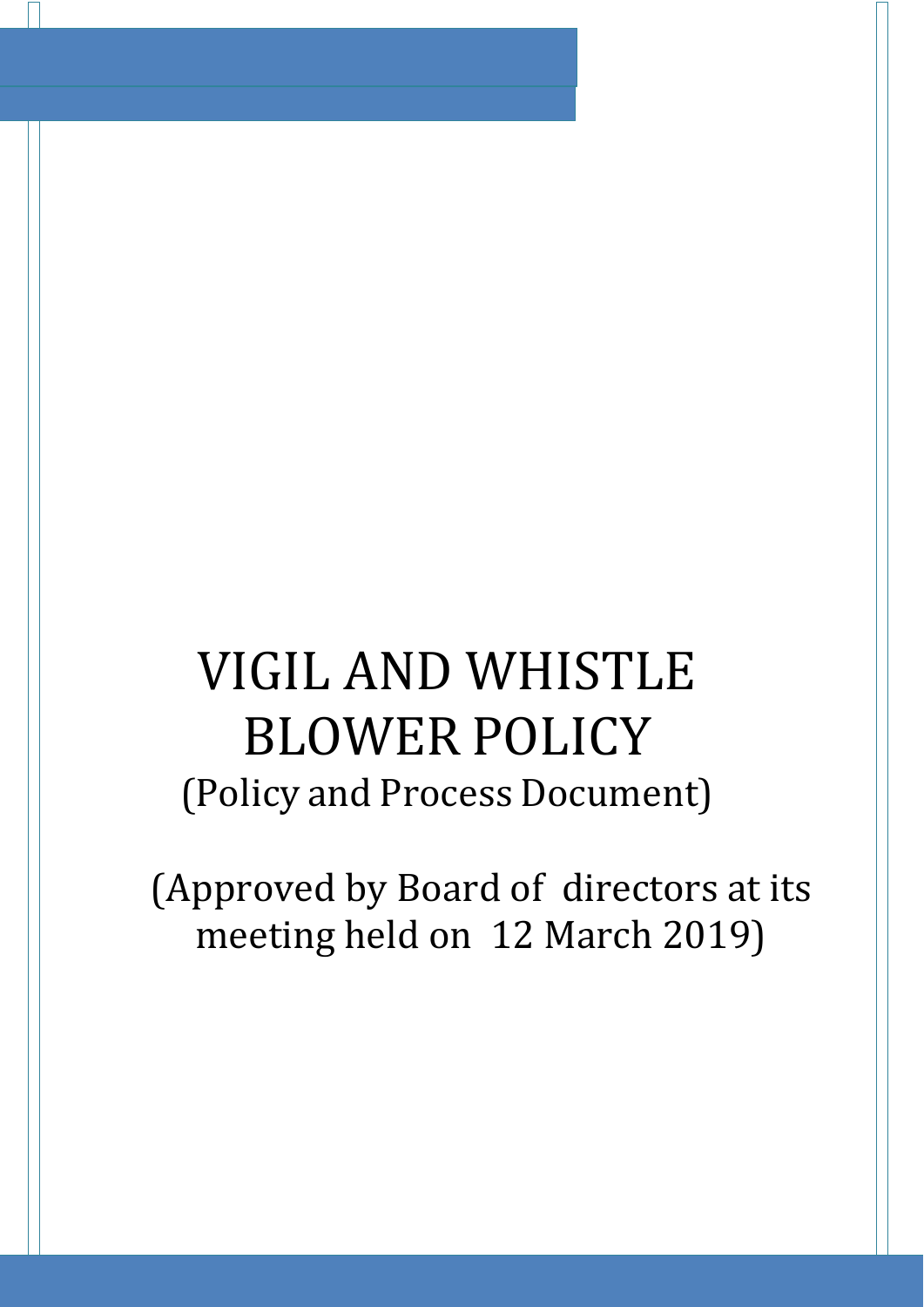## 1.Purpose:

The Whistle Blower Policy is created with a purpose to provide a secured framework which an employee can use to share his/her views, observations and objections with regards to unacceptable work behaviour, management practices, business practices, physiologically adverse work conditions, and other such activities of reasonably negative nature which may be seen to tarnish the image of the organization, its products, its social image, employee morale and employee's safety at the workplace including but not limited to violation of integrity norms like leak or suspected leak of Unpublished Price Sensitive Information under the SEBI (Prohibition of Insider Trading) Regulations, 2015, as amended from time to time.

## 2.Eligibility:

This policy is applicable to all employees of BFL across levels and bands and the Directors of the Company.

## 3a. The policy:

This policy and process document defines the scope of actions and activities which are covered by the policy and its purpose. The document also lists the issue resolution metric as applicable to the neutral panel established under this program.

### 3b. Deviation matrix:

As a rule there shall be no deviations to the provisions and guidelines in this program.

### 4.Process:

Detailed process maps and Grids are prescribed in the policy document

### 5.Applicability:

This policy will remain current until withdrawn and communicated

#### 6. Accessibility

Employees can access the channels governed by the policy as mentioned:

- I. Employees may write to Whistle Blower committee by sending an email to **[whistleblower@bajajfinserv.in](mailto:whistleblower@bajajfinserv.in)**
- II. Employees can use the 'Confidential Feedback Mechanism' to share their inputs or raise their concerns anonymously. The link is <http://www.bajajfinservlending.in/Contact-Us/FeedbackForm.aspx>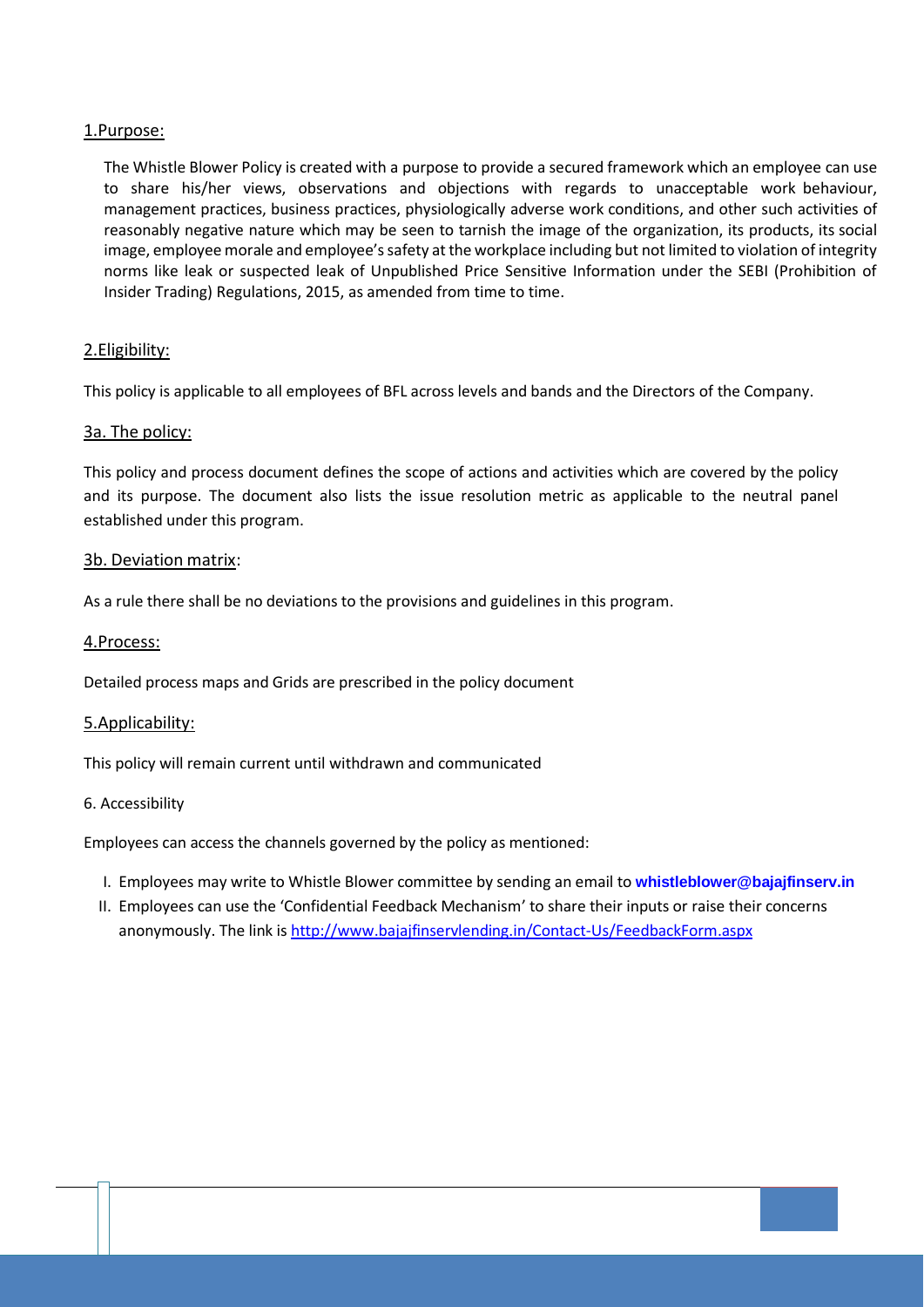## **FrameworkGuidelines**

This framework has been introduced with an aim to provide employees with a safe and confidential channel to share their inputs about those aspects which are adversely impacting their work environment each day.

In keeping with this objective employees are expected to report those actions, occurrences, events and observations which exhibit the following characteristics:

- Those activities, actions and practices in their immediate work environment that are not aligned to the company's culture, values or business practice.
- The actions of supervisors, peers and/or leaders which are reasonably believed not to be aligned to the organization's culture and ethics.
- Those experiences which one has reason to believe that are adversely impacting an individual employee's performance and engagement at work each day.

It is important that such experiences have been shared by the employee with his/her supervisor and/or skip level manager and also that the relevant management authority has not yet been able to address these escalations partially or in totality.

- Any act of physical assault which endangers or puts the fear of life endangerment in the mind of an employee while at work.
- Any verbal volley or continual targeted communication which psychologically intimidates the self respect and social image of an employee by another.
- Any uncontrolled action which directly violates with the Code of Conduct Policy (COCP), Disciplinary Action Policy (DAP), Policy Against Sexual Harassment at the Workplace (PASHW).
- Any issue or grievance which the employee has experienced due to an action or series of actions at work which the employee has reason to believe that it cannot be shared with anyone other than a 3<sup>rd</sup> party person who may be able to independently assess and help resolve the issues.
- Any escalation with regards to disrespect or isolation of an employee arising out of acts of insubordination, targeted groups', Non-Cooperation, work or behavioral revolt, ganging etc in the employees work environment.
- Serious malpractices (verifiable) by employees which jeopardize the corporate brand image of the company, its ethics and its products in the market.

The director in all cases & employee in appropriate or exceptional cases will have direct access with the Chairman of the Audit Committee.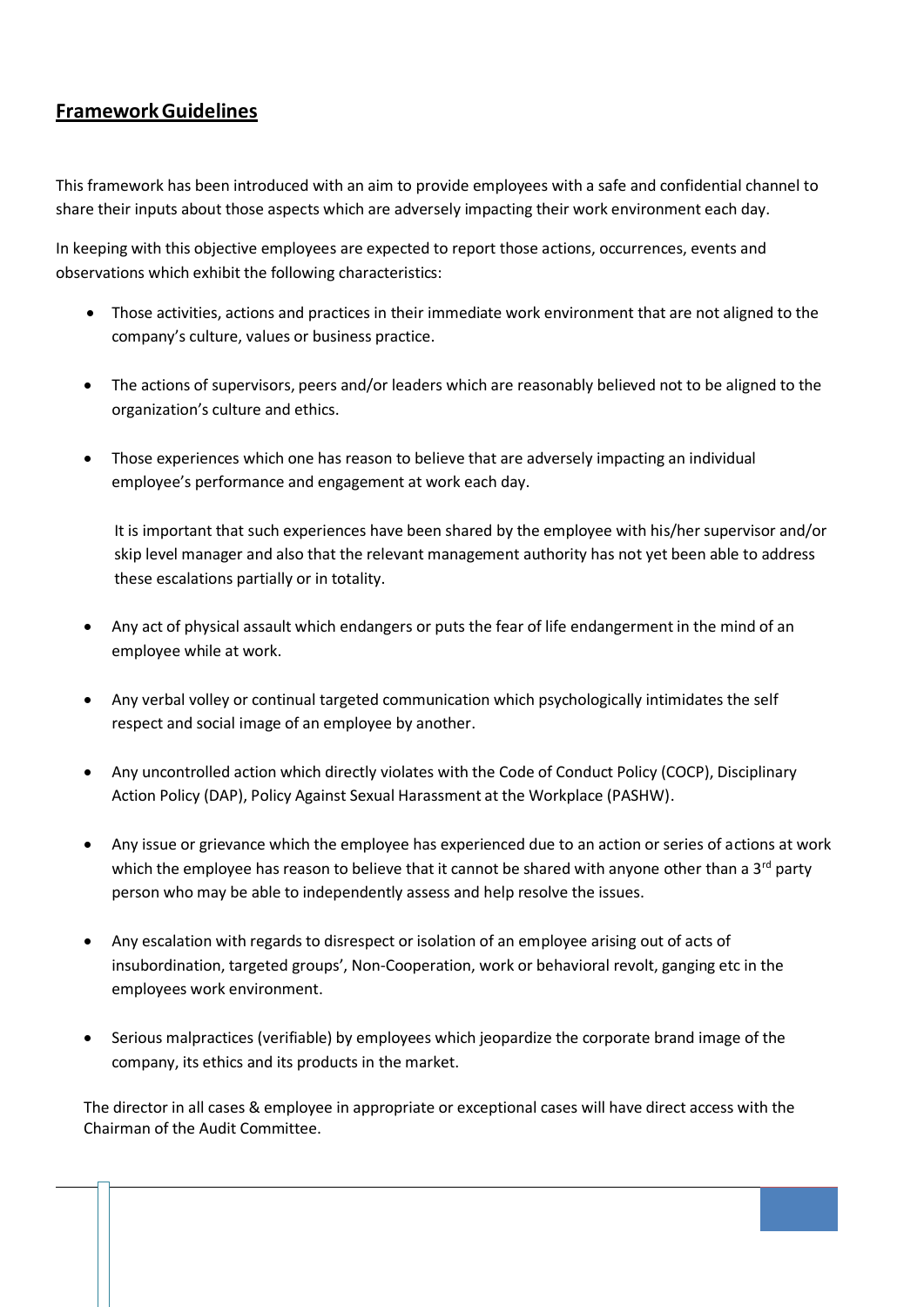## **Misuse of the Program and Channel**

The company recognizes the need to offer employees this safe and secure channel to share their inputs about instances of serious or negative nature and/or incidents of unethical practices which they have observed, with a neutral 3<sup>rd</sup> party panel for investigation and action. It is also important for employees to be cognizant of the fact that the company discourages and shall take serious action should such channels be misused for any other purpose than for which they have been incorporated.

While every measure of confidentiality istaken on the part of the Whistle Blower Committee to safe guard identity and inputs shared by employees, the Whistle Blower Committee cannot vouch for the same level of confidentiality on the part of the reporter of the issue.

The program requires equal confidentiality from the reporter as much as the reporter believes in the confidentiality at the end of the Whistle Blower Committee. Thus any employee can report immediately to the program panel any action of repercussion arising out of leak of information at his/her end. Such leak of information may occur by error of mention or sheer negligence on the part of the employee. The committee reserves the right to independently investigate this afresh and take necessary action against the erring parties involved (including the reporter if the facts of investigation so reveal).

The use of this framework and channel is discouraged in any of the following scenarios which may be considered as 'Business as Usual' issues and should be reported to the respective business level authorities who are designated to address the same in each business by virtue of their roles.

- Non functional / Mal functioning infrastructure, telecommunication systems and/or virtual systems
- Disagreements between employees arising in of the normal course of discussion with regards to business as usual (BAU) actions and/or expectations
- Disputes arising out of personal fall outs between employees outside of the company time and scope of work of their individual roles.
- Domestic issues which are personal to an employee cannot be reported via this discrete channel
- Historical conflicts between two or more employees which are perceived personal in nature and which may or may not have an impact on current performance and work delivery to the extent that one may considered it harmful to employee morale and business performance.
- Any action/issue which is currently under reasonable investigation and resolution within a department or Line of Business. as per the escalation matrix and resolution framework followed by the business. E.g. if an employee has escalated an issue within the department to his/her manager/ skip level manager and the same is being investigated within the framework of the businessthe employee cannot simultaneously report this issue via Whistle Blower channels as a back-up for investigation and resolution. An employee has a recourse to use the Whistle Blower channel only if reasonable time has passed without a resolution beings arrived at as per normal business matrix and/or if the resolution is reasonably biased and the employee has proof to substantiate the same before a neutral committee.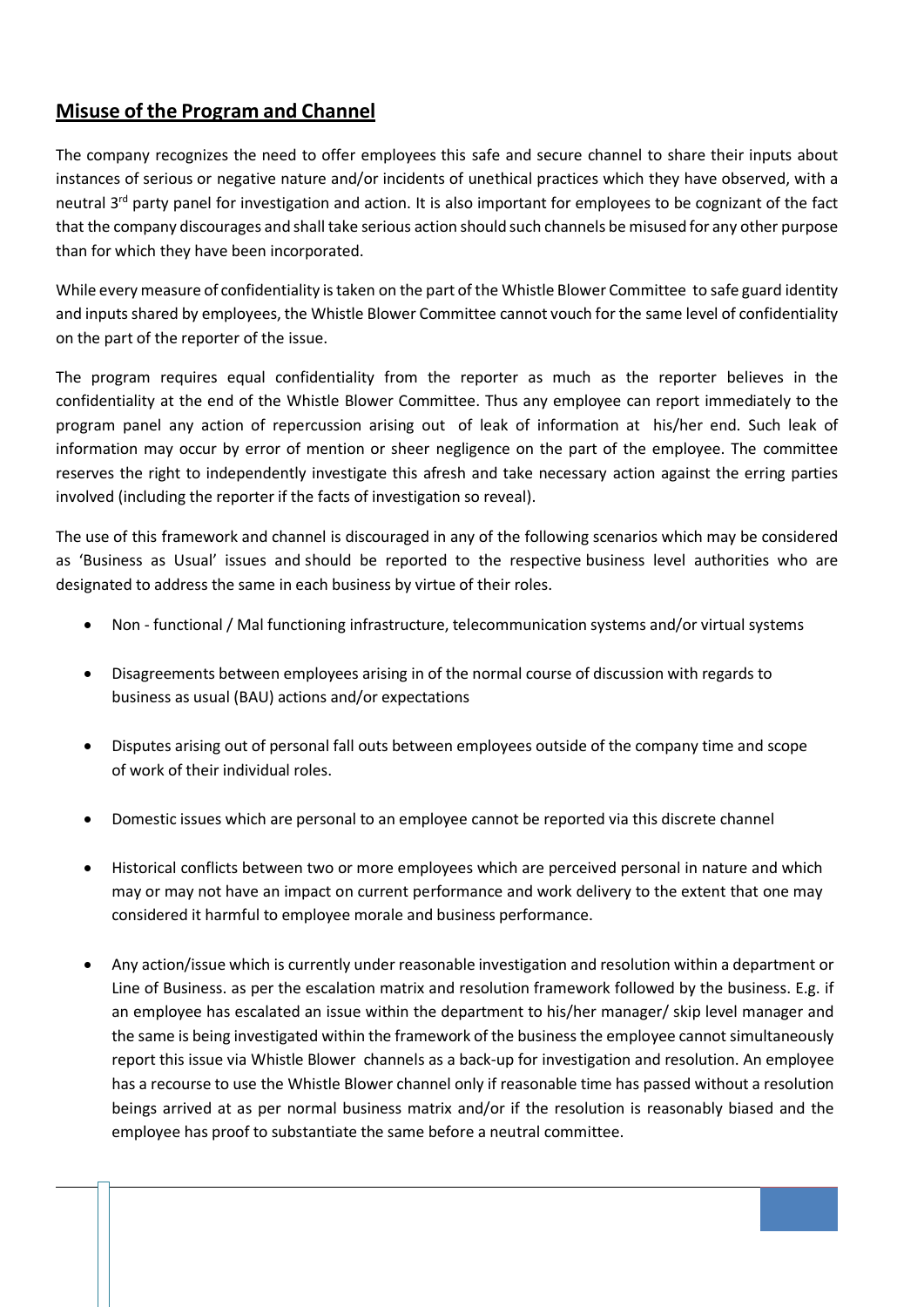## **Panel Guideline and Framework**

The Whistle Blower Committee shall comprise of a group of senior management representatives from different functional areas from inside and outside the organization. The panel shall comprise of members of specific functional areas as mentioned below:

| <b>Committee composition</b>                                                                                                                                                                                                | <b>Incident Based Meetings</b>                                                                                                                                                                                                                 | Turn Around Time for completing an                                                                                  |
|-----------------------------------------------------------------------------------------------------------------------------------------------------------------------------------------------------------------------------|------------------------------------------------------------------------------------------------------------------------------------------------------------------------------------------------------------------------------------------------|---------------------------------------------------------------------------------------------------------------------|
|                                                                                                                                                                                                                             | <b>Frequency</b>                                                                                                                                                                                                                               | Investigation                                                                                                       |
|                                                                                                                                                                                                                             |                                                                                                                                                                                                                                                | Resolution & action TAT depends on the<br>complexity & severity of each incident<br>and may not ne uniform for all" |
| <b>Chief - Human Resources</b>                                                                                                                                                                                              | Committee with a minimum of                                                                                                                                                                                                                    | <b>Financial Irregularity</b>                                                                                       |
| Chief - Corporate Audit                                                                                                                                                                                                     | 2/3 Quorum to meet within 24<br>Hours of receiving intimation                                                                                                                                                                                  | Fraud                                                                                                               |
|                                                                                                                                                                                                                             | about an incident. Such<br>meetings shall be convened<br>within normal working hours<br>only.<br>Post the $1st$ meeting the<br>committee to decide<br>reconvening schedule basis<br>type of incident and<br>forecasted resolution<br>timeframe | Misappropriation                                                                                                    |
| National Head Human<br>Resources - Engagement<br>and Operations<br>(External Labour Welfare<br>Consultants would be<br>included as and when<br>appropriate as approved<br>by the 1 <sup>st</sup> three<br>committee members |                                                                                                                                                                                                                                                | <b>Conflict of Interest</b>                                                                                         |
|                                                                                                                                                                                                                             |                                                                                                                                                                                                                                                | <b>Corporate Affairs</b>                                                                                            |
|                                                                                                                                                                                                                             |                                                                                                                                                                                                                                                | Process non adherence                                                                                               |
|                                                                                                                                                                                                                             |                                                                                                                                                                                                                                                | Document forgery                                                                                                    |
|                                                                                                                                                                                                                             |                                                                                                                                                                                                                                                | <b>Breach of Code of Conduct</b>                                                                                    |
|                                                                                                                                                                                                                             |                                                                                                                                                                                                                                                | <b>Verbal Abuse</b>                                                                                                 |
|                                                                                                                                                                                                                             |                                                                                                                                                                                                                                                | <b>Physical Assault</b>                                                                                             |
|                                                                                                                                                                                                                             |                                                                                                                                                                                                                                                | <b>Sexual Harassment</b>                                                                                            |
|                                                                                                                                                                                                                             |                                                                                                                                                                                                                                                | Insubordination                                                                                                     |
|                                                                                                                                                                                                                             |                                                                                                                                                                                                                                                | Manager behaviour related escalation                                                                                |
|                                                                                                                                                                                                                             |                                                                                                                                                                                                                                                | Management practice related escalations                                                                             |
|                                                                                                                                                                                                                             |                                                                                                                                                                                                                                                | Peer behaviour related escalations                                                                                  |
|                                                                                                                                                                                                                             |                                                                                                                                                                                                                                                | General issues pending categorization                                                                               |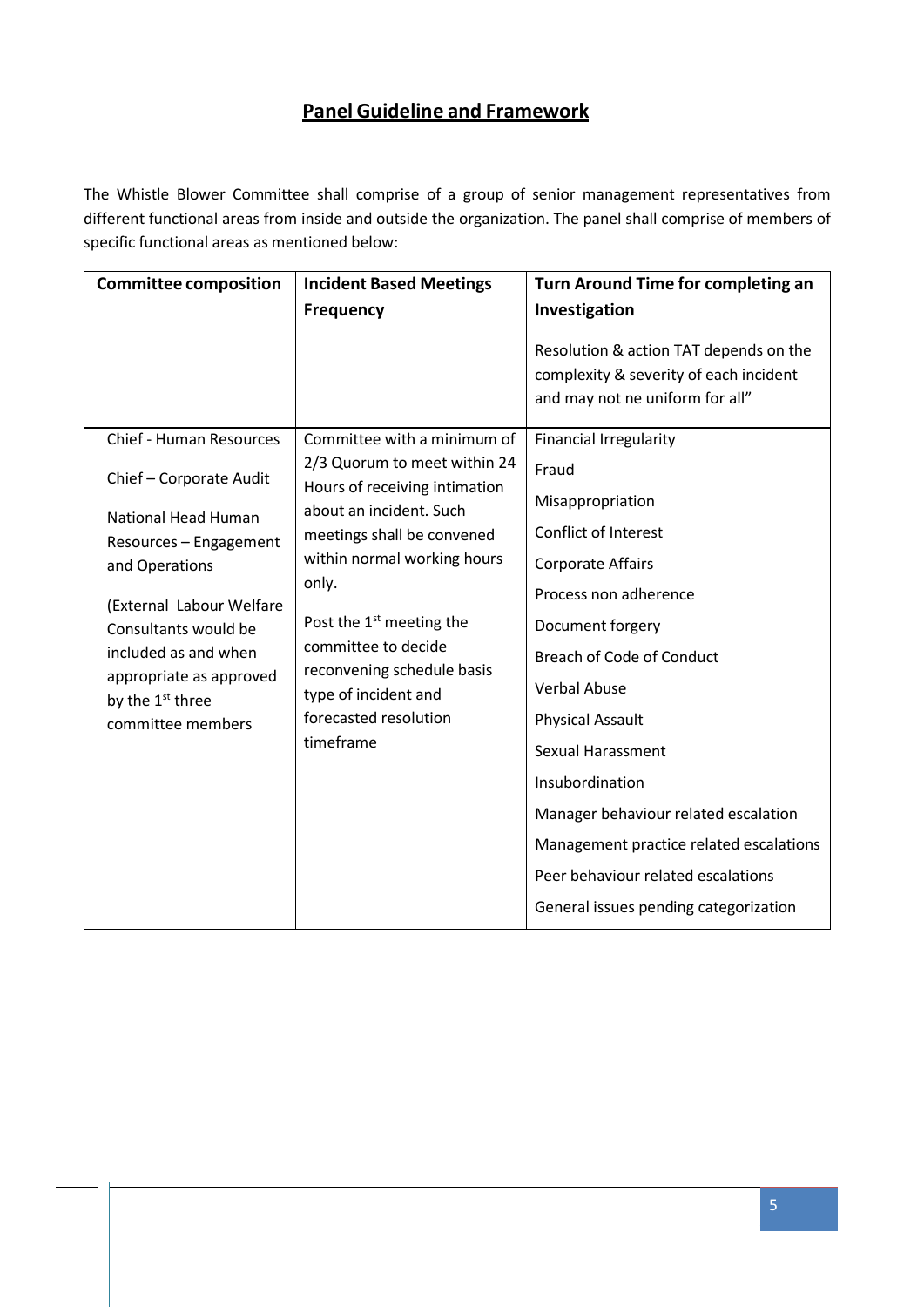#### **UTILIZING THE CONFIDENTIAL FEEDBACK TOOL UNDER THE WHISTLE BLOWER FRAMEWORK**

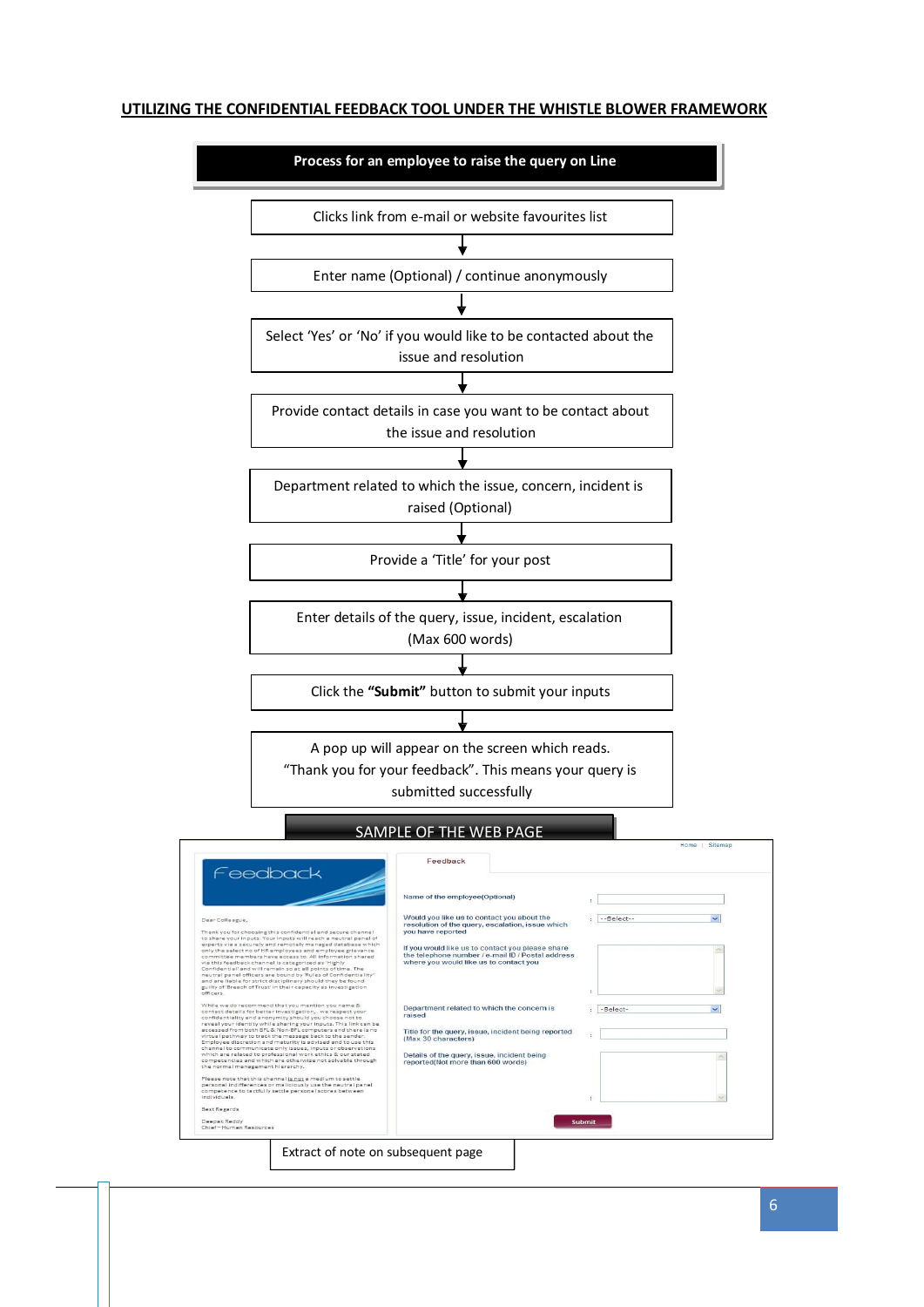## **Welcome Message from Chief – Human Resources – On the Portal**

Dear Colleague,

Thank you for choosing this confidential and secure channel to share your inputs. Your inputs will reach a neutral panel of experts via a securely and remotely managed database which only the select no of HR employees and employee grievance committee members have access to. All information shared via this feedback channel is categorized as 'Highly Confidential' and will remain so at all points of time.

The neutral panel officers are bound by 'Rules of Confidentiality" and are liable for strict disciplinary action should they be found guilty of 'Breach of Trust' in their capacity as investigation officers

While we do recommend that you mention your name & contact details for better investigation, we respect your confidentiality and anonymity should you choose not to reveal your identity while sharing your inputs. This link can be accessed from both BFL & Non-BFL computers and there is no virtual pathway to track the message back to the sender.

Employee discretion and maturity is advised to use this channel to communicate only issues, inputs or observations which are related to professional work ethics & our stated competencies and which are otherwise not solvable through the normal management hierarchy.

Please note that this channel is not a medium to settle personal differences or maliciously use the neutral panel competence to tactfully settle personal scores between individuals.

Best Regards

Chief – Human Resources & Administration Bajaj Finance Limited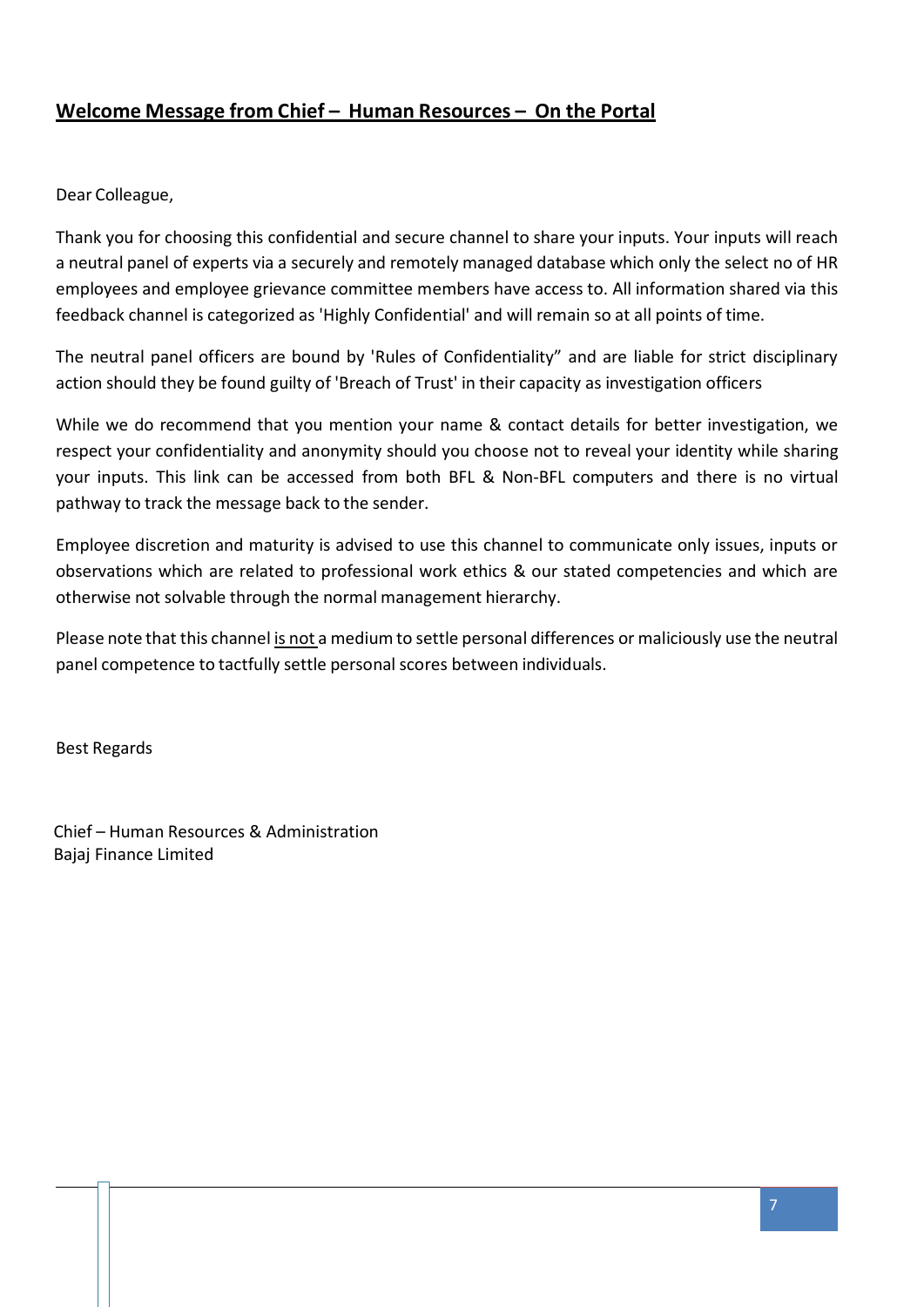

#### **NOTE:**

- **The panel will have a 'discretionary' responsibility to share details of any case(s) with the management team**
- **The Morale Code of conduct shall be applicable to all involved and sensitive details shall be maintained in highest confidentiality with clear disciplinary action for any breach of Code**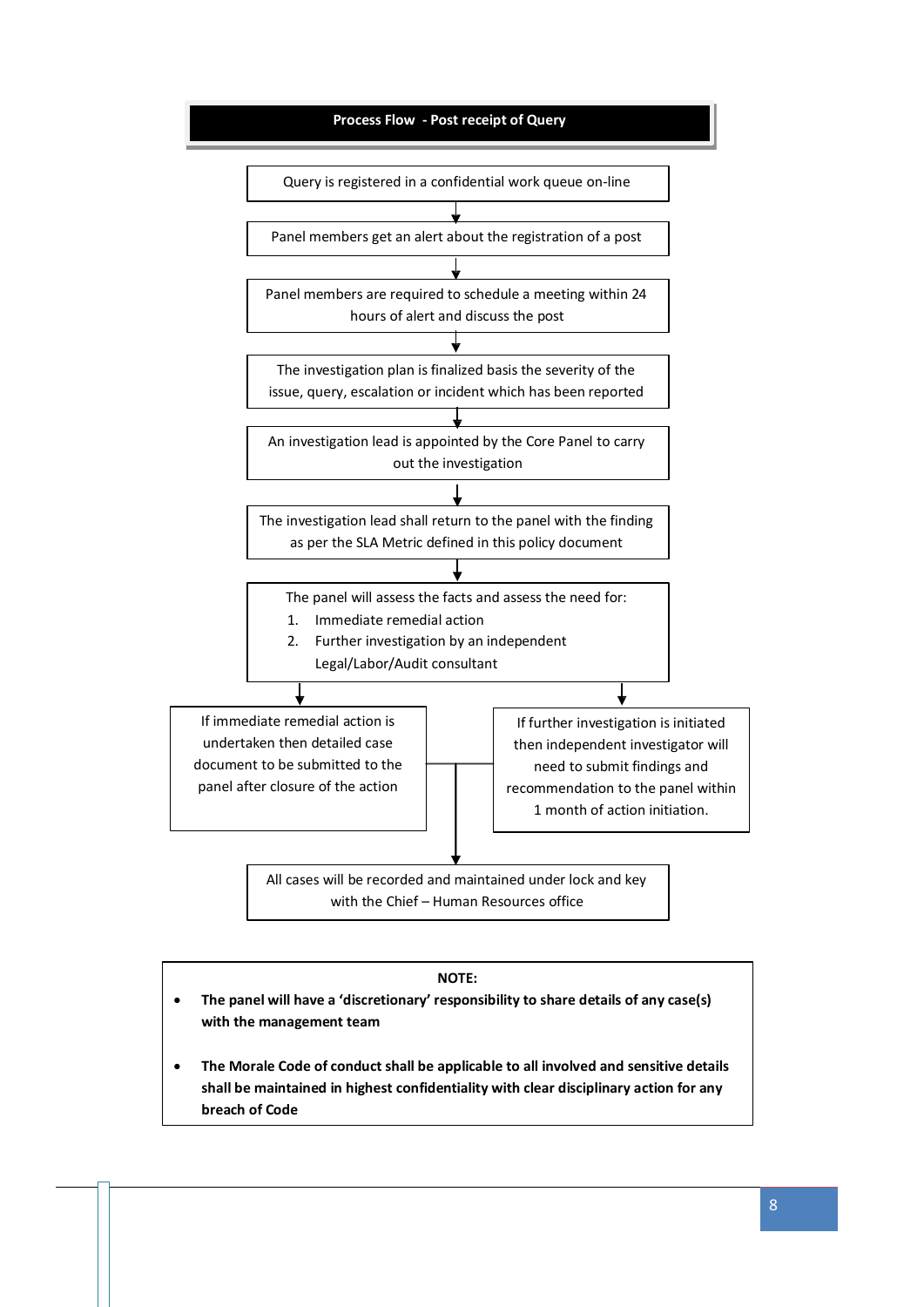## **Example of how an Issue/Escalation would be managed (The First Meeting of the Panel)**

It is important to understand a simple process of how a query/escalation/issue is handled and processed once the panel receives it via the online portal.